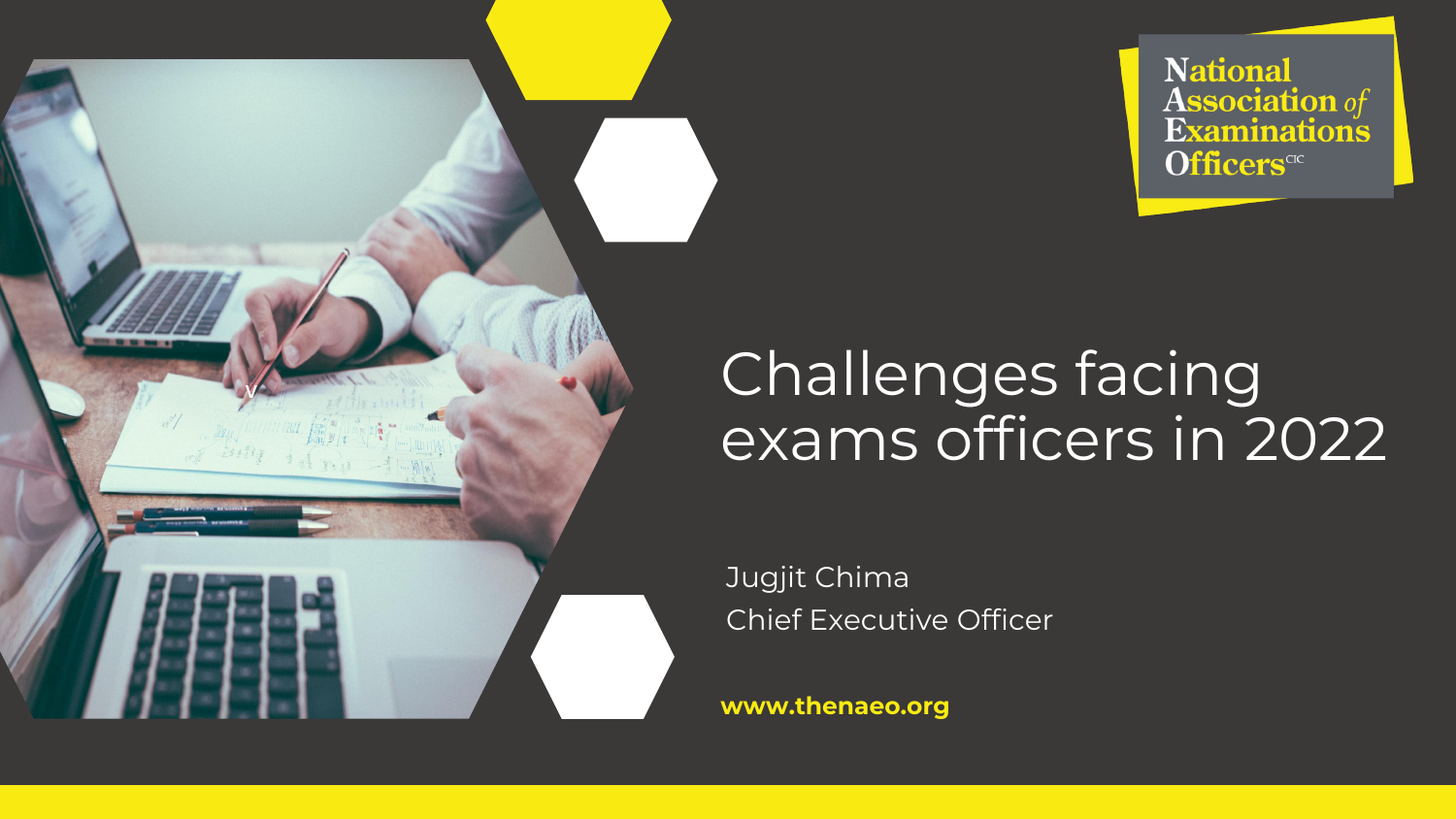### Key areas

• The importance of the exams officer role and raising the status and profile of exams officers

**National** 

**Officers**<sup>CIC</sup>

**Association** of Examinations

- Conducting exams during COVID-19/summer 2022
- Challenges facing exams officers this summer – malpractice and invigilators
- Preparing for JCQ inspections
- Access arrangements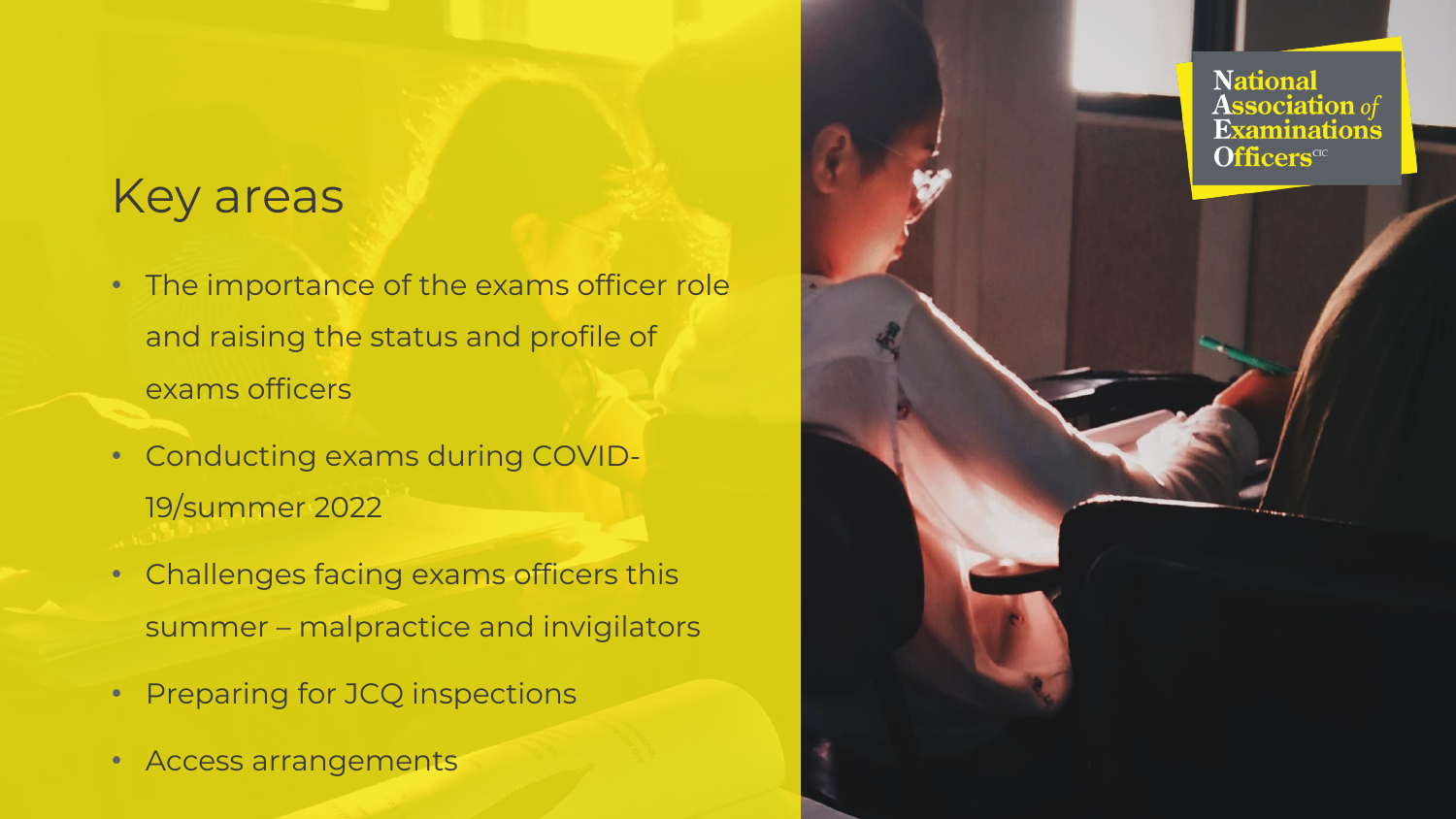## Exams **Officer** survey 2021

In summary, there is still significant work to be done to raise the profile and status of exams officers

- Almost 1 in 5 exams officers have not experienced a summer exams series
- There are an increasing number of new exams officers/exams officer vacancies
- The majority of exams officers are required to undertake an additional role within their centre
- More than half of exams officers were required to undertake an additional role during Covid – 1 in 5 have retained this role (to date)
- Almost 1 in 3 exams officers do not have access to an annual appraisal
- 1 in 5 exams officers do not feel well supported or valued by their line manager/SLT
- Almost half of all senior leaders believe that the exams officer role is only required/exams officer are busy when exams are taking place

**National Association** of **Examinations Officers**<sup>CIC</sup>

- There is a lack of contingency planning in 38% of centres (37.8%)
- In 79% of centres there is little or no succession planning in the event of the exams officer leaving their post/the appointment of a new exams officer
- 1 in 3 heads of centre/SLT do not read/refer to/familiarise themselves with the entire contents of the relevant JCQ publications
- More than half of centres are experiencing/expect to experience issues with recruiting, training and/or retention of invigilators ahead of the summer 2022 exams series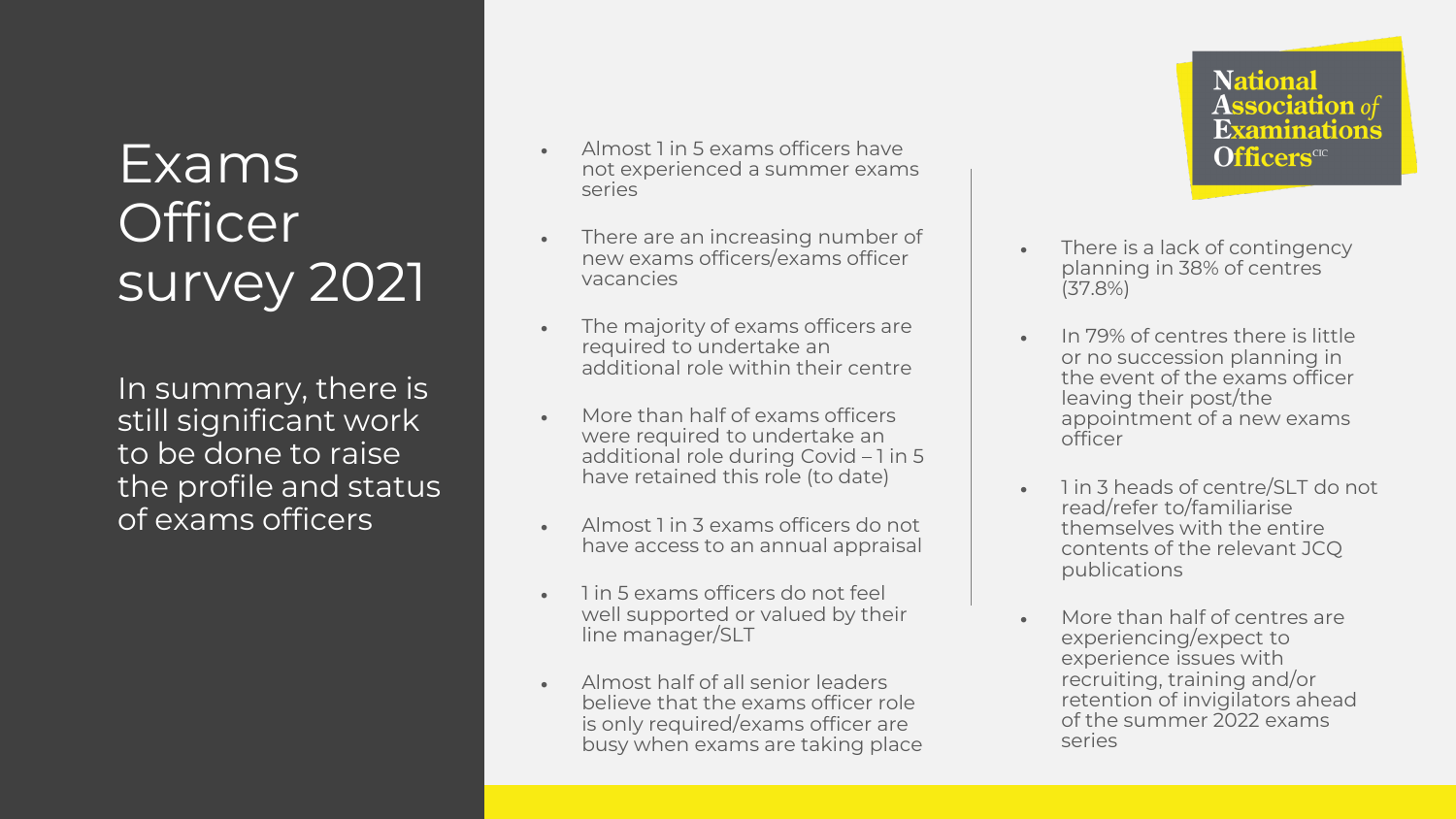#### Exams in summer 2022

- Adaptations to exams and exam aids in some GCSE subjects; advance information about the focus of the content of exams in the majority of GCSE, AS and A Level subjects
- Timetabling of exams to reduce the risk of students missing all exams in a subject
- Students who miss one or more exams in a subject being able to achieve a grade through the special consideration process, so long as they have completed the assessment for at least one component of the qualification
- Guidance for centres on how to ensure exams can be conducted safely

**National Association** of **Officers**<sup>CIC</sup>

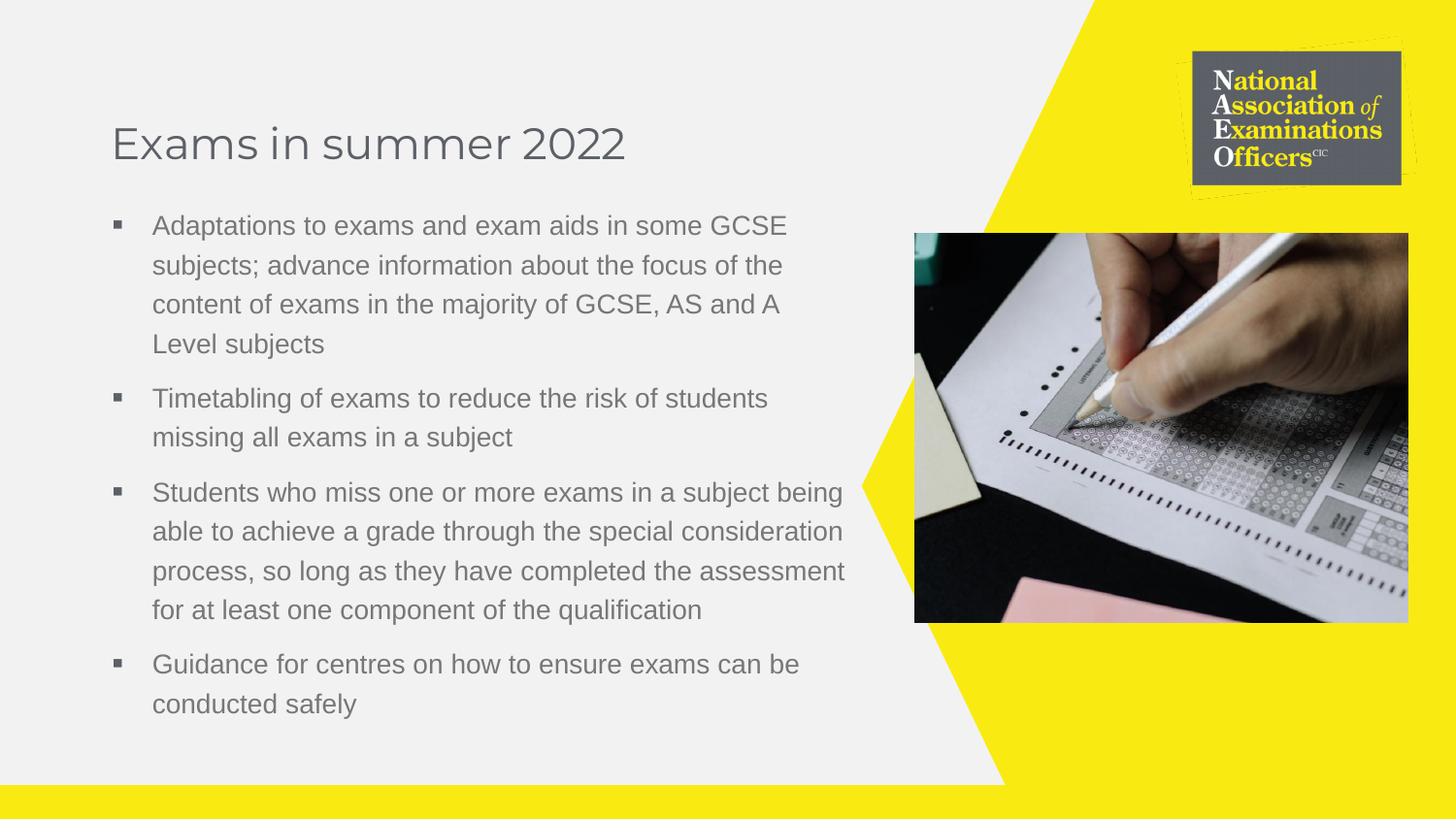### Exams in summer 2022

- **Invigilators** vulnerable group, adequate numbers, training, safety
- **PPE and sanitisation** for invigilators, candidates and equipment
- **Rooming** layout, ventilation, distancing
- **Entering the examination room** queueing, large cohorts
- **Equipment** supplying and sharing equipment
- **During the examination** candidate/invigilator interaction
- **After the examination** disposing of waste, sanitisation
- **Access arrangements** assistive technology, rooming, equipment
- **Results day(s)** disseminating results, equipment, interactions with staff
- **Contingency** invigilator shortage, exams officer absence, local lockdown, centre health issues



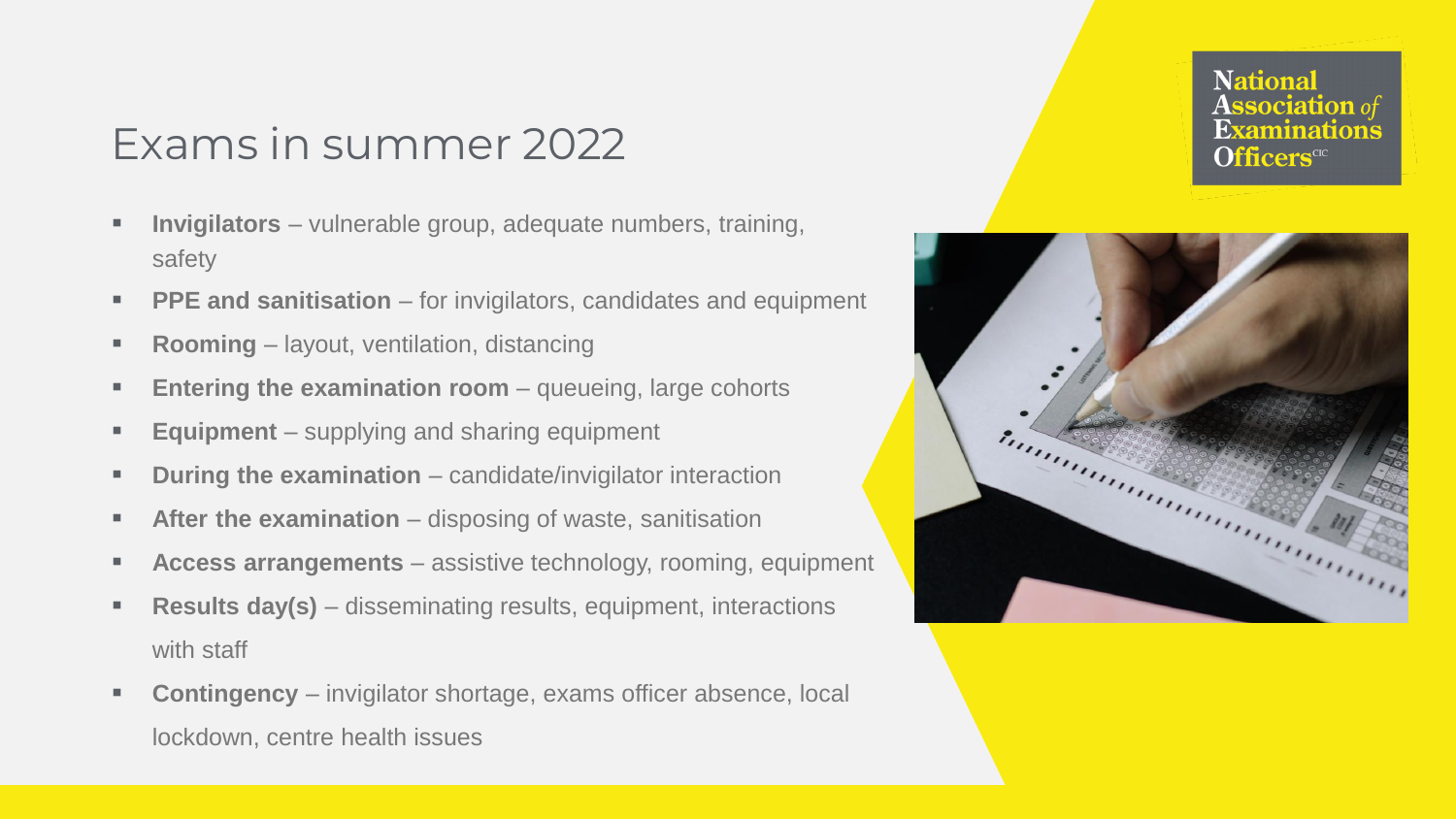## Access arrangements

**National Association** of Officers<sup>cic</sup>

- What is the role of an exams officer in the management and administration of access arrangements?
	- o Supporting the submission of applications?
	- o Training invigilators and supporting the training of facilitators?
	- o Exam room(s) set up?
	- o Informing access arrangements candidates of their arrangement and how it will be applied on an exam day?
	- o Actions on an exam day informing invigilators (seating plan), managing emergency access arrangements, organising and acting as the roving invigilator, managing the evacuation of rooms where an access arrangement is being applied on a one-to-one basis in the event of an emergency?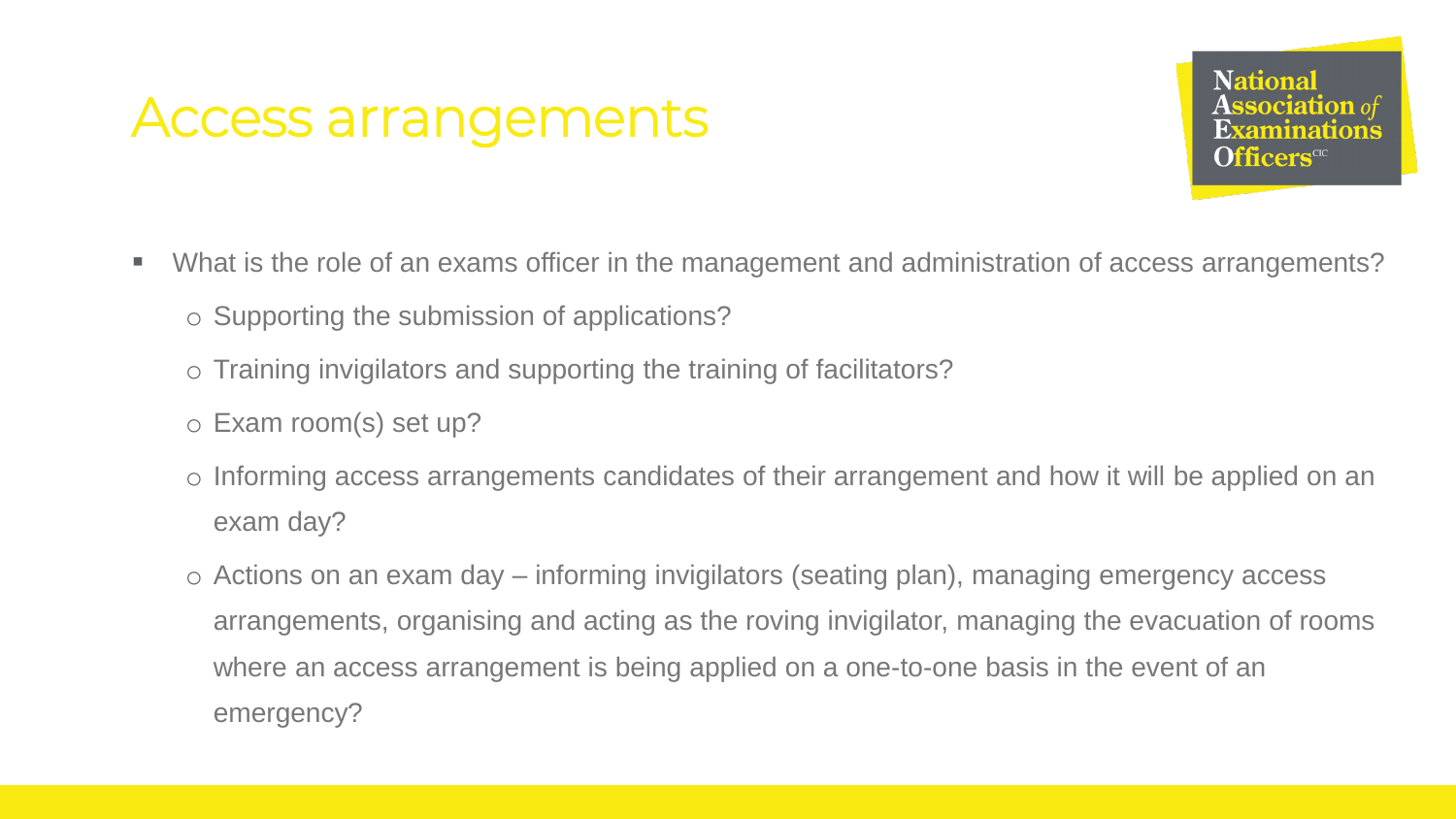## Exam Policies and Procedures

The policies and procedures listed here are required by the Joint Council for Qualifications (JCQ) – and possibly for inspection purposes

- Examination contingency plan
- **Escalation process**
- Internal appeals procedure (internal assessment decisions)
- Internal appeals procedure (review of results or appeals)
- Non -examination assessments policy
- Emergency evacuation policy
- Word processor policy plus supporting statement over awarding and usage
- Complaints and appeals procedure
- Candidate identification process

**National Association** of **Examinations Officers**<sup>CIC</sup>

- Candidates' requests for access to scripts, clerical re checks, reviews of marking, reviews of moderation and appeals procedure
- Process to check the qualifications of the centre's assessor(s)
- Child protection/safeguarding policy, including Disclosure and Barring Service (DBS) clearance (relating to exams)
- Data protection policy (relating to exams)
- Equalities policy (relating to exams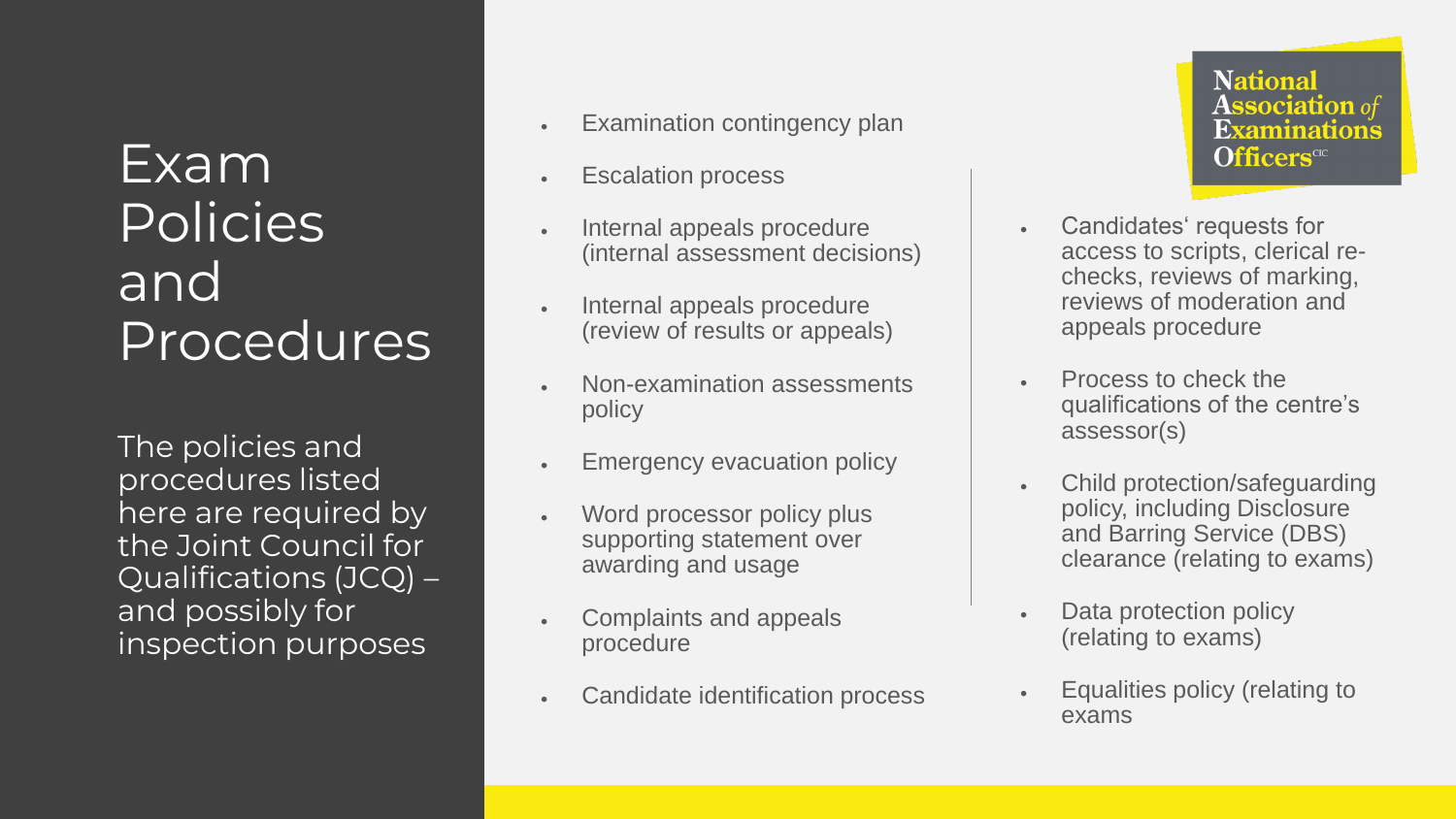### **Invigilators**

Potential issues

- 55% of exams officers foresee issues around the recruitment, training and/or retention of invigilators for the summer 2022 exam series
- Problems in retaining invigilators (particularly as many existing invigilators are classified as 'vulnerable' by current health guidance)
- Significant issues in recruiting invigilators. This suggests a potential shortage for summer 2022 exams
- With a significant number of new exams officers, or those who have not experienced a summer exam series, there is a concern over training new and existing invigilators ahead of this summer

**National Association** of **Examinations Officers**<sup>CIC</sup>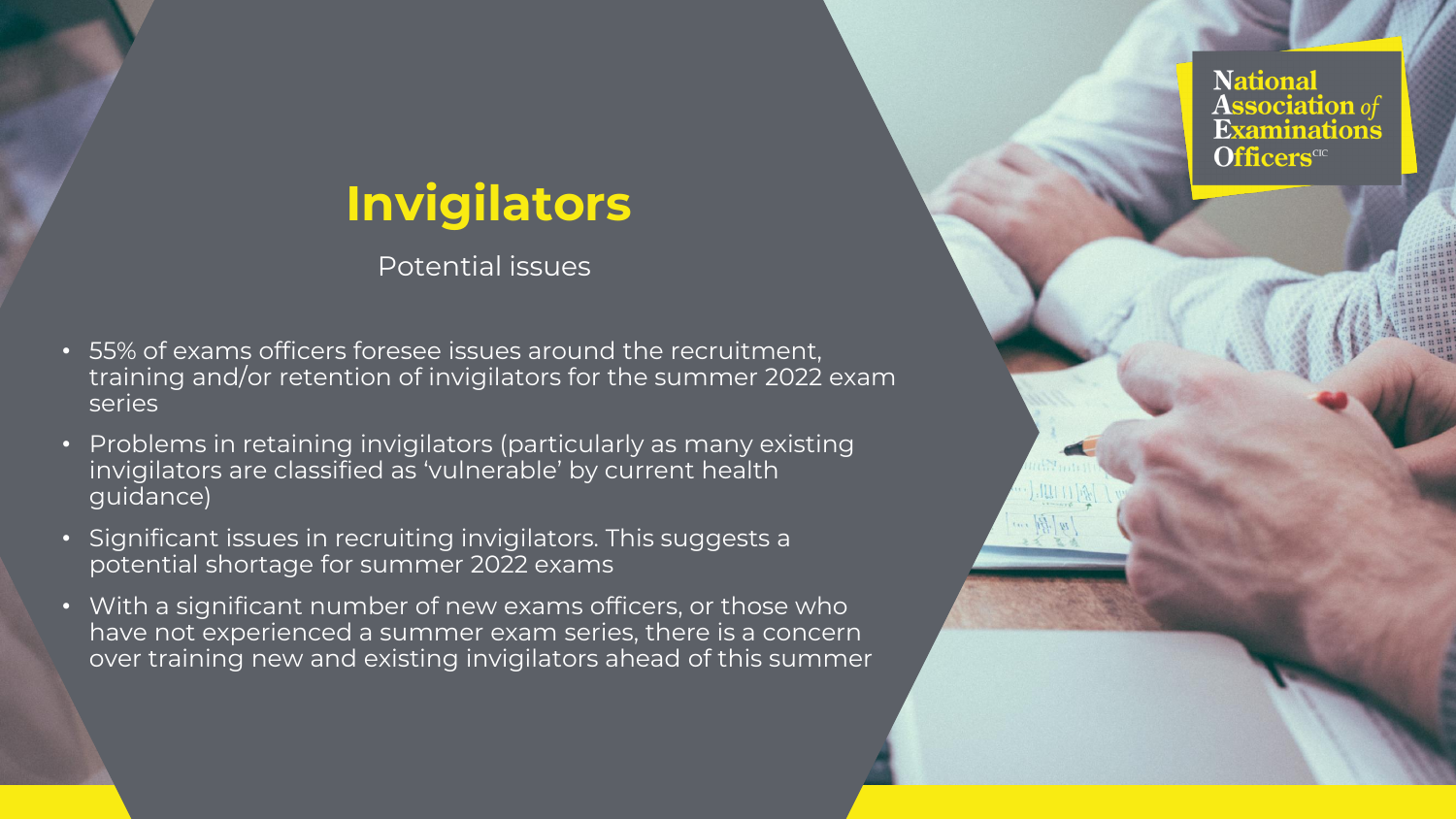# **Exams Officer Professional Standards**



#### **Knowledge and Understanding**

An awareness of the regulations associated with the management, administration and conducting of examinations

#### **Developing key skills**

Identifying and developing the key skills which are required to perform the various tasks required of an exams officer

#### **Values and attributes**

Recognising and promoting the high standards of personal and professional conduct which are required to undertake the role

The Exams Officer Professional Standards will be devised during 2022 and launched in early 2023 with centres encouraged to use these when appointing a new exams officer, during annual appraisals and to support professional development